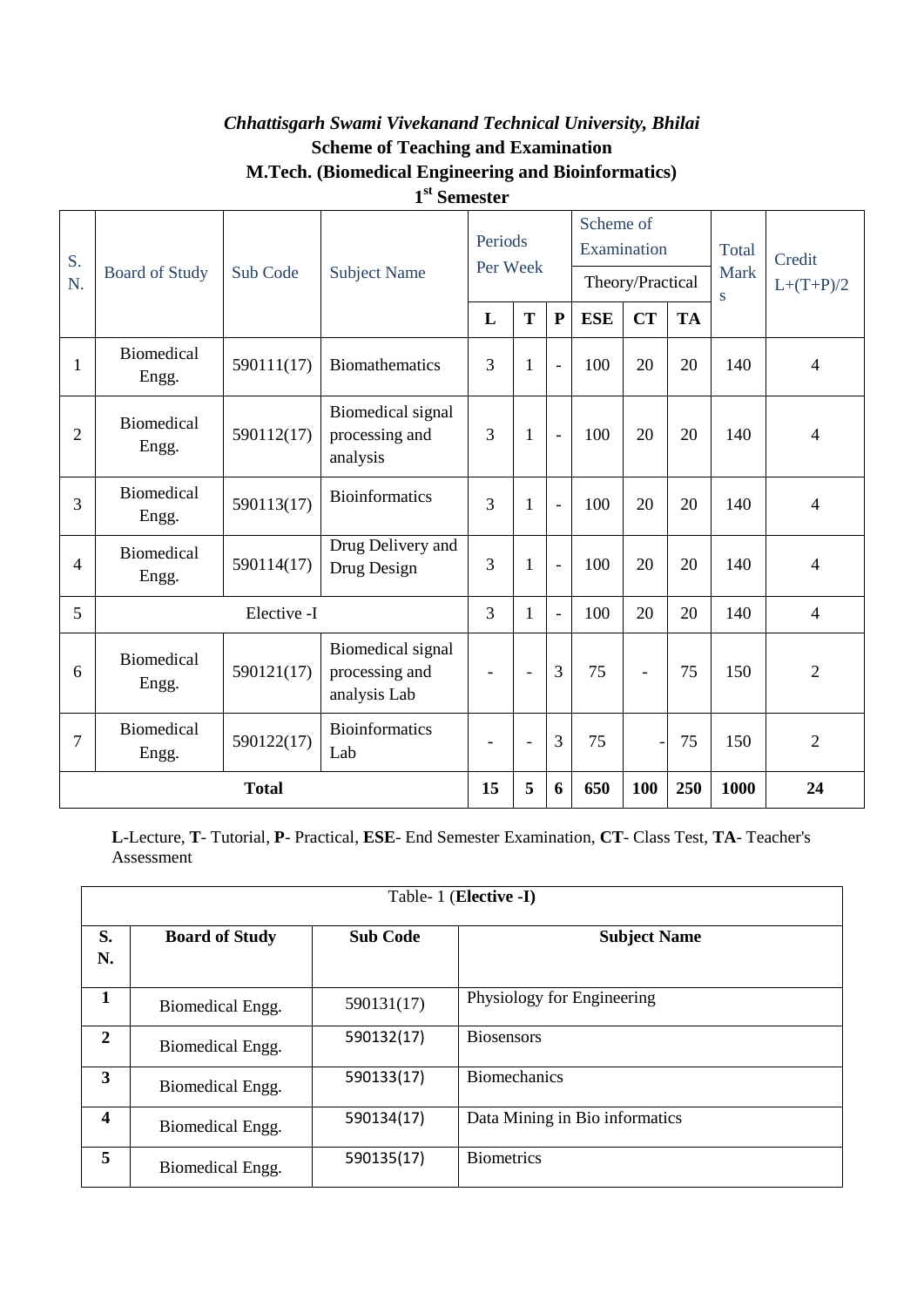### *Chhattisgarh Swami Vivekanand Technical University, Bhilai* **Scheme of Teaching and Examination M.Tech. (Biomedical Engineering and Bioinfomatics) 2 nd Semester**

|                |                            |                                                            |                                                 | Periods        | Per Week       |                |                | Scheme of<br>Examination |              | Credit<br>Total |                |
|----------------|----------------------------|------------------------------------------------------------|-------------------------------------------------|----------------|----------------|----------------|----------------|--------------------------|--------------|-----------------|----------------|
| S.<br>N.       | <b>Board of Study</b>      | Sub Code                                                   | <b>Subject Name</b>                             |                |                |                |                | Theory /Practical        | <b>Marks</b> |                 | $L+(T+P)/2$    |
|                |                            |                                                            |                                                 | L              | T              | $\mathbf P$    | <b>ES</b><br>E | <b>CT</b>                | <b>TA</b>    |                 |                |
| $\mathbf{1}$   | <b>Biomedical</b><br>Engg. | Experimental &<br>590211(17)<br>Quantitative<br>Physiology |                                                 | 3              | $\mathbf{1}$   | $\overline{a}$ | 100            | 20                       | 20           | 140             | $\overline{4}$ |
| $\overline{2}$ | <b>Biomedical</b><br>Engg. | 590212(17)                                                 | Genetic Engineering                             | 3              | 1              |                | 100            | 20                       | 20           | 140             | $\overline{4}$ |
| 3              | <b>Biomedical</b><br>Engg. | 590213(17)                                                 | Medical Image<br>Processing and<br>Analysis     | $\overline{3}$ | $\mathbf{1}$   |                | 100            | 20                       | 20           | 140             | $\overline{4}$ |
| $\overline{4}$ | Biomedical<br>Engg         | 590214(17)                                                 | Medical<br>Instrumentation and<br>Sensors       | $\mathcal{E}$  | $\mathbf{1}$   | $\overline{a}$ | 100            | 20                       | 20           | 140             | $\overline{4}$ |
| 5              | <b>Biomedical</b><br>Engg. | Elective -III                                              |                                                 | 3              | 1              |                | 100            | 20                       | 20           | 140             | $\overline{4}$ |
| 6              | <b>Biomedical</b><br>Engg. | 590221(17)                                                 | Medical Image<br>Processing and<br>Analysis Lab | $\sim$         | ٠              | 3              | 75             | L.                       | 75           | 150             | $\overline{2}$ |
| $\tau$         | <b>Biomedical</b><br>Engg. | 590222(17)                                                 | Medical<br>Instrumentation and<br>Sensors Lab   | $\sim$         | $\overline{a}$ | 3              | 75             |                          | 75           | 150             | $\overline{2}$ |
|                | <b>Total</b>               |                                                            |                                                 |                | 5              | 6              | 650            | 100                      | 250          | 1000            | 24             |

**L**-Lecture, **T**- Tutorial, **P**- Practical, **ESE**- End Semester Examination, **CT**- Class Test, **TA**- Teacher's Assessment **Table –II Elective (III)**

 $\overline{1}$ 

|      | $1400 \times 11200 \times 1117$ |                     |                                               |  |  |  |  |  |  |  |  |
|------|---------------------------------|---------------------|-----------------------------------------------|--|--|--|--|--|--|--|--|
| S.N. | <b>Board of Study</b>           | <b>Subject Code</b> | <b>Subject Name</b>                           |  |  |  |  |  |  |  |  |
| 1    | Biomedical Engg.                | 590231(17)          | Molecular Biology                             |  |  |  |  |  |  |  |  |
| 2    | Biomedical Engg.                | 590232(17)          | Bio nanotechnology                            |  |  |  |  |  |  |  |  |
| 3    | Biomedical Engg.                | 590233(17)          | Electro diagnosis therapy & electrical safety |  |  |  |  |  |  |  |  |
| 4    | Biomedical Engg.                | 590234(17)          | <b>Biomaterials</b>                           |  |  |  |  |  |  |  |  |
| 5    | Biomedical Engg.                | 590235(17)          | <b>Health Informatics</b>                     |  |  |  |  |  |  |  |  |

 $\overline{\phantom{a}}$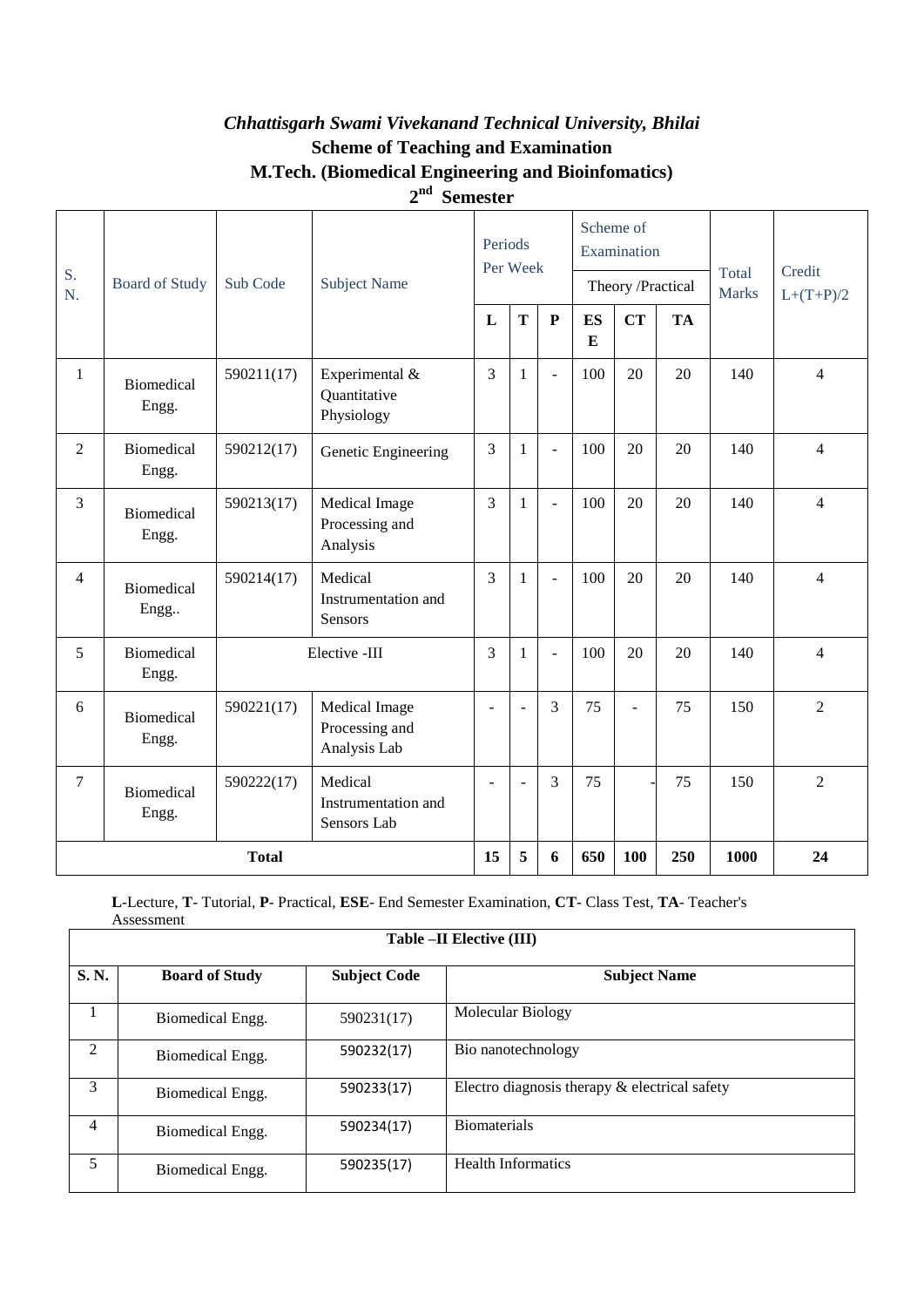# *Chhattisgarh Swami Vivekanand Technical University, Bhilai* **Scheme of Teaching and Examination M.Tech. (Biomedical Engineering and Bioinfomatics)**

### **3 rd Semester**

| S.<br>N.       | <b>Board of Study</b>       | <b>Sub Code</b> | <b>Subject Name</b>                                          |   | <b>Periods</b><br>Per Week |                |                | <b>Scheme of</b><br><b>Examination</b> | Theory /Practical | <b>Tot</b><br>al<br>Ma | Credit<br>$L+(T+P)/2$ |  |
|----------------|-----------------------------|-----------------|--------------------------------------------------------------|---|----------------------------|----------------|----------------|----------------------------------------|-------------------|------------------------|-----------------------|--|
|                |                             |                 |                                                              | L | T                          | P              | <b>ES</b><br>E | $\mathbf C$<br>T                       | <b>TA</b>         | rks                    |                       |  |
| $\mathbf{1}$   | Biomedical<br>Engg.         | 590311(17)      | Machine Learning<br>for Bioinformatics                       | 3 | 1                          | $\blacksquare$ | 100            | 20                                     | 20                | 140                    | 4                     |  |
| $\overline{2}$ | Refer Table- 3 Elective-III |                 |                                                              | 3 | 1                          | ÷.             | 100            | 20                                     | 20                | 140                    | 4                     |  |
| 3              | <b>Biomedical</b><br>Engg.  | 590321(17)      | Project Work                                                 | ۰ |                            | 28             | 100            | $\blacksquare$                         | 100               | 200                    | 14                    |  |
| 4              | <b>Biomedical</b><br>Engg.  | 590322(17)      | Seminar on<br><b>Industrial Training</b><br>and Dissertation |   |                            | 3              |                |                                        | 20                | 20                     | $\overline{2}$        |  |
| <b>Total</b>   |                             |                 |                                                              | 6 | $\boldsymbol{2}$           | 31             | <b>300</b>     | 40                                     | <b>160</b>        | 500                    | 24                    |  |

**L**-Lecture, **T**- Tutorial, **P**- Practical, **ESE**- End Semester Examination, **CT**- Class Test, **TA**- Teacher's Assessment

|              | Refer Table- 3 (Elective -III) |                 |                                     |  |  |  |  |  |  |  |
|--------------|--------------------------------|-----------------|-------------------------------------|--|--|--|--|--|--|--|
| S. N.        | <b>Board of Study</b>          | <b>Sub Code</b> | <b>Subject Name</b>                 |  |  |  |  |  |  |  |
| 1            | Biomedical Engg.               | 590331(17)      | Protein Engineering & Design        |  |  |  |  |  |  |  |
| $\mathbf{2}$ | Biomedical Engg.               | 590332(17)      | Virtual Instrumentation in BME      |  |  |  |  |  |  |  |
| 3            | Biomedical Engg.               | 590333(17)      | Cell Physiology and Bio Potential   |  |  |  |  |  |  |  |
| 4            | Biomedical Engg.               | 590334(17)      | Genomics and Proteomics             |  |  |  |  |  |  |  |
| 5            | Biomedical Engg.               | 590335(17)      | <b>Biological sequence Analysis</b> |  |  |  |  |  |  |  |